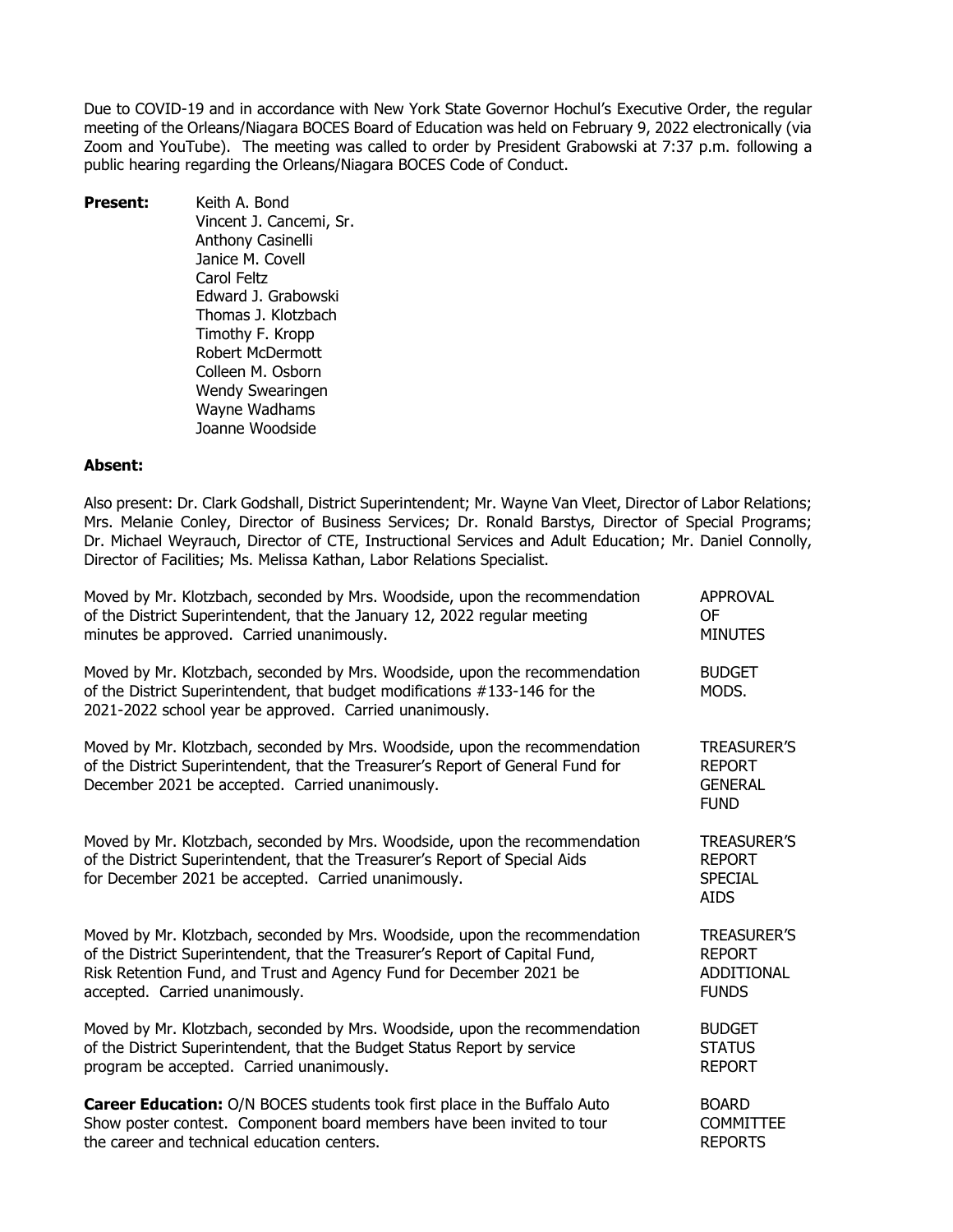**Facilities:** A facilities report was provided. Meeting tomorrow with Young + Wright Architects on the capital project. Maintenance staff has been distributing multiple shipments of COVID-19 test kits to the component districts. BOCES continues to be a COVID-19 testing site. **Legislation:** Governor Hochul will review the mask mandate. The property tax levy will be capped at two percent.

Dr. Godshall said the NOSBA legislative breakfast was very good. He continues SUPERINto meet weekly with the component superintendents. Orleans/Niagara BOCES TENDENT'S has distributed 85,000 COVID test kits issued by New York State to the component COMMENTS districts. Dr. Godshall has been visiting with staff coming up for tenure. Dr. Godshall said we are losing staff to school districts and other agencies for higher pay. Niagara Falls CSD will conduct their own summer school program this year. Dr. Godshall will serve as Interim District Superintendent at Erie 1 BOCES beginning in April. He is assisting in the search for a new Western New York Education Service Council executive director.

Moved by Mr. Klotzbach, seconded by Mr. McDermott, that Board Policy No. BOARD 3410 (Recording and Listening Devices) be removed from the table. Carried POLICY unanimously. Note that the contract of the contract of the contract of the contract of the contract of the contract of the contract of the contract of the contract of the contract of the contract of the contract of the con

Moved by Mr. Klotzbach, seconded by Mrs. Osborn, that Board Policy No. 3410 (Recording and Listening Devices) be approved, as submitted. Carried unanimously.

| Moved by Mr. Klotzbach, seconded by Mr. McDermott, that the Orleans/Niagara | CODE OF        |
|-----------------------------------------------------------------------------|----------------|
| BOCES Code of Conduct be removed from the table. Carried unanimously.       | <b>CONDUCT</b> |

Moved by Mr. Klotzbach, seconded by Mrs. Feltz, that the Orleans/Niagara BOCES Code of Conduct, as submitted, is hereby adopted. Carried unanimously.

Mrs. Conley reviewed the 2022-2023 tuition rates. TUITION

Moved by Mr. Klotzbach, seconded by Mrs. Osborn, that the Orleans/Niagara AGREEMENT BOCES approves the home health aide agreement with Mount View Assisted WITH Living, as submitted, and the Board authorizes the Board President, the MOUNT District Superintendent and/or his designee to sign the agreement upon VIEW approval by the BOCES' general counsel and containing any revisions as ASSISTED approved by the BOCES' general counsel. Carried unanimously. LIVING

Moved by Mr. Klotzbach, seconded by Mr. McDermott, that the Orleans/Niagara AGREEMENT BOCES approves the WinCap hosting service agreement with Harris Business WITH Solutions, as submitted, and the Board authorizes the Board President, the HARRIS District Superintendent and/or his designee to sign the agreement upon approval SCHOOL by the BOCES' general counsel and containing any revisions as approved by the SOLUTIONS BOCES' general counsel. Carried unanimously.

Moved by Mr. Klotzbach, seconded by Mr. McDermott, that the Orleans/Niagara AGREEMENT BOCES approves the Pearson VUE Authorized Test Center Agreement, as WITH submitted, and the Board authorizes the Board President, the District PEARSON VUE Superintendent and/or his designee to sign the agreement upon approval by AUTHORIZED the BOCES' general counsel and containing any revisions as approved by the TEST BOCES' general counsel. Carried unanimously. CENTER

RATES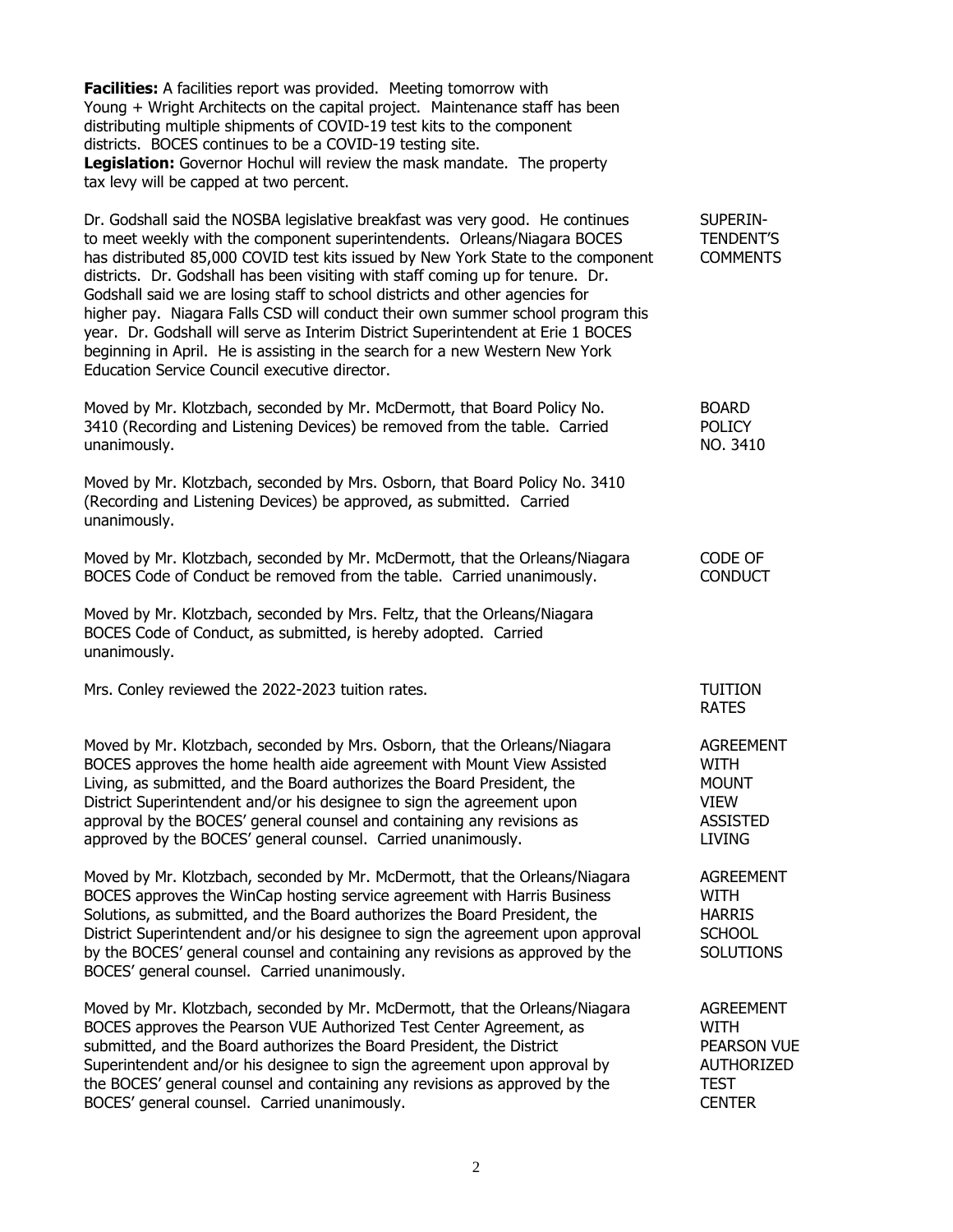Moved by Mr. Klotzbach, seconded by Mrs. Feltz, upon the recommendation DONATION of the District Superintendent, that the donation of a variety of welding equipment from Ironworkers Local #9, Niagara Falls, NY, be accepted, to be used by the Orleans/Niagara BOCES welding program. Carried unanimously.

Moved by Mr. Klotzbach, seconded by Mr. McDermott, upon the EXTRA recommendation of the District Superintendent, that the quarterly extra CLASSROOM classroom activity fund report for the period of October 1, 2021 through ACTIVITY December 31, 2021, be accepted for the Orleans CTEC and Niagara CTEC. FUND Carried unanimously. REPORT

Moved by Mr. Klotzbach, seconded by Mr. Kropp, upon the recommendation RESIGNATION of the District Superintendent, that the resignation of **Jaimie Dickson,** J. DICKSON **Teacher Aide (Personal Care),** be accepted effective at the end of the day on January 21, 2022. Carried unanimously.

Moved by Mr. Klotzbach, seconded by Mr. Kropp, upon the recommendation RESIGNATION of the District Superintendent, that the resignation of **Judith Czapla,** J. CZAPLA **Teacher Aide (Special Education),** be accepted effective February 17, 2022. Carried unanimously.

Moved by Mr. Klotzbach, seconded by Mr. Kropp, upon the recommendation RESIGNATION of the District Superintendent, that the resignation of **Andrew Zuccari,** A. ZUCCARI **Teacher Aide (Special Education),** be accepted effective January 31, 2022. Carried unanimously.

Moved by Mr. Klotzbach, seconded by Mr. Kropp, upon the recommendation ABANDONMENT of the District Superintendent, that the employment of **Samantha Fantrazo,** OF POSITION **Teacher Aide (Special Education),** is terminated due to abandonment of S. FANTRAZO position, and the position is declared vacant, effective January 19, 2022. Carried unanimously.

Moved by Mr. Klotzbach, seconded by Mr. Kropp, upon the recommendation ABANDONMENT of the District Superintendent, that the employment of **Brittny Robinson,** OF POSITION **Teacher Aide (Personal Care),** is terminated due to abandonment of B. ROBINSON position, and the position is declared vacant, effective January 10, 2022. Carried unanimously.

Moved by Mr. Klotzbach, seconded by Mrs. Feltz, upon the recommendation APPOINTMENT of the District Superintendent, that **Jillian Fisher,** having successfully TENURE completed her probationary period (5/24/18-5/24/22) and having initial J. FISHER certification in the area of cosmetology/barbering, be granted tenure in the area of **Cosmetology/Barbering,** effective May 24, 2022. Carried unanimously.

Moved by Mr. Klotzbach, seconded by Mrs. Feltz, upon the recommendation APPOINTMENT of the District Superintendent, that the following individual(s) be appointed ADULT/ to serve on a part-time basis in the adult/continuing education program, at CONTINUING the hourly salary indicated, with no fringe benefits, except as required by law, EDUCATION effective as indicated below, unless terminated sooner. The employment of the individual(s) shall be at-will and at the pleasure of the Board of Education. Additionally, services of the individual(s) shall be utilized solely on an as-needed basis at the discretion of the District Superintendent. The District Superintendent shall be authorized to administer the terms and provisions of this resolution.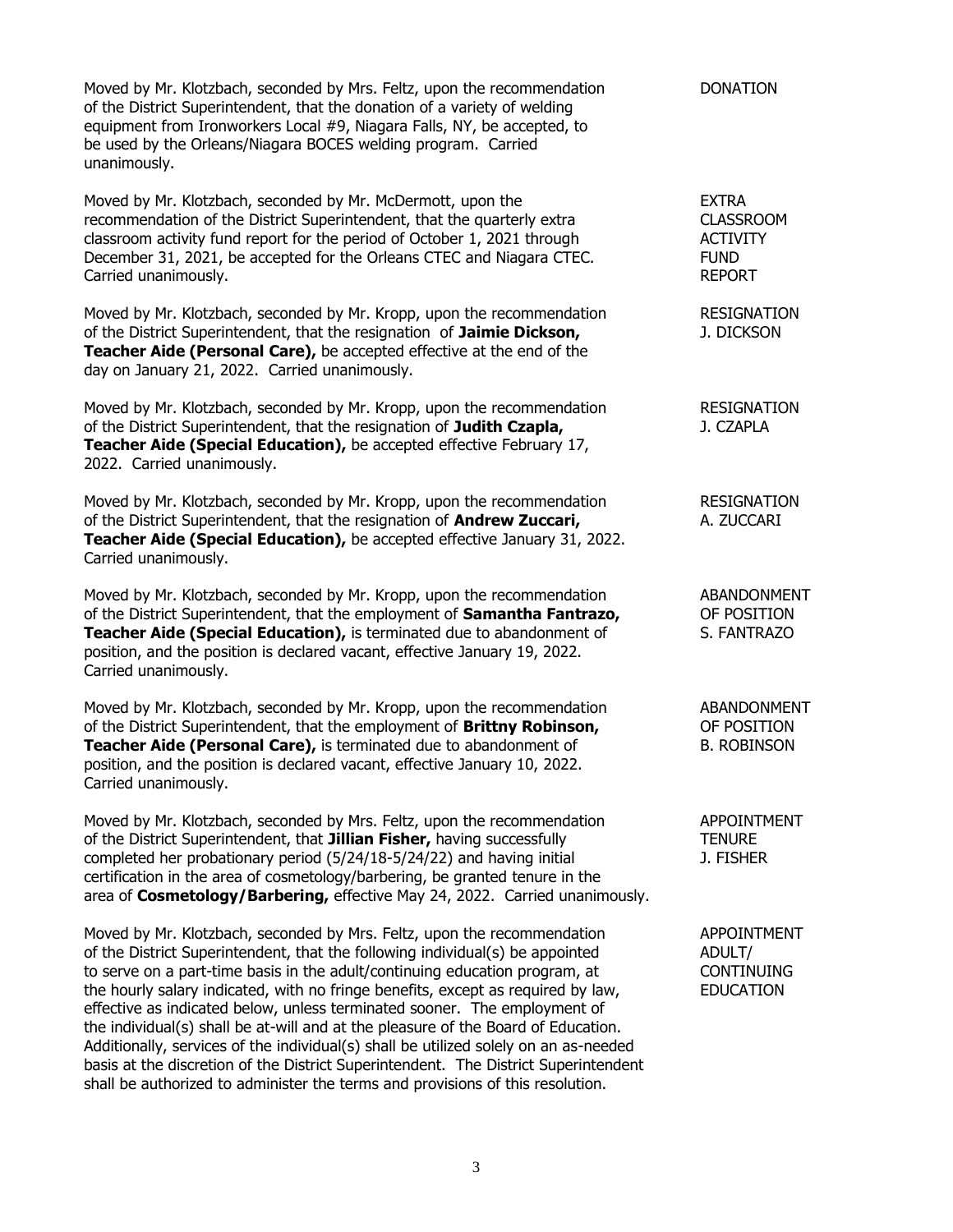**ESOL Instructor (\$26.89 per hour) Ibrahim Shakoor Waterport, NY Effective Dates: 1/14/22-6/30/22** Carried unanimously.

Moved by Mr. Klotzbach, seconded by Mrs. Swearingen, upon the APPOINTMENT recommendation of the District Superintendent, that **Melissa Wagner,** NON-CERT. **Lockport, NY,** be appointed to the position of **Teacher Aide PROB. (Non-Special Education),** effective February 3, 2022, to serve a M. WAGNER 52-week probationary period, at an annual salary of \$18,300.00 to be pro-rated. Carried unanimously.

Moved by Mr. Klotzbach, seconded by Mrs. Swearingen, upon the APPOINTMENT recommendation of the District Superintendent, that **Rachel Cunningham,** NON-CERT. **Lockport, NY,** be appointed to the position of **Teacher Aide (Special** PROB. **Education),** effective February 7, 2022, to serve a 52-week probationary CUNNINGHAM period, at an annual salary of \$18,720.00 to be pro-rated. Carried unanimously.

Moved by Mr. Klotzbach, seconded by Mrs. Swearingen, upon the APPOINTMENT recommendation of the District Superintendent, that **Brianna Smith,** NON-CERT. **Newfane, NY,** be appointed to the position of **Teacher Aide (Personal B. SMITH Care),** effective January 24, 2022 through June 30, 2022, unless terminated sooner, at an hourly salary of \$14.50. Carried unanimously.

Moved by Mr. Klotzbach, seconded by Mrs. Swearingen, upon the APPOINTMENT recommendation of the District Superintendent, that **Tara Zayac,** NON-CERT. **Lockport, NY,** be appointed to the position of **Teacher Aide (Personal** T. ZAYAC **Care),** effective February 8, 2022 through June 30, 2022, unless terminated sooner, at an hourly salary of \$14.50. Carried unanimously.

Moved by Mr. Klotzbach, seconded by Mrs. Swearingen, upon the APPOINTMENT recommendation of the District Superintendent, that **Cheyanne Berry,** NON-CERT. **Lockport, NY,** be appointed to the position of **Teacher Aide (Personal C. BERRY Care),** effective February 14, 2022 through June 30, 2022, unless terminated sooner, at an hourly salary of \$14.50. Carried unanimously.

Moved by Mr. Klotzbach, seconded by Mrs. Swearingen, upon the APPOINTMENT recommendation of the District Superintendent, that Lytreshia Poole, MON-CERT. **Medina, NY,** be appointed to the position of **Teacher Aide (Personal** L. POOLE **Care),** effective February 14, 2022 through June 30, 2022, unless terminated sooner, at an hourly salary of \$14.50. Carried unanimously.

Moved by Mr. Klotzbach, seconded by Mrs. Swearingen, upon the APPOINTMENT recommendation of the District Superintendent, that **Cristina Enzinna,** NON-CERT. **Lockport, NY,** be appointed to the position of **Temporary Keyboard** TEMPORARY **Specialist,** in accordance with the agreement between the Orleans/Niagara C. ENZINNA BOCES and Orleans/Niagara BOCES Educational Secretaries Unit of CSEA, Inc., effective on a date to be determined, at an annual full-time salary of \$32,045.00 to be pro-rated. The appointment is contingent upon approval of the Orleans County Civil Service Commission. This appointment shall be conditional pending the results of a criminal history records check, to the extent required by law. This appointment is made on an emergency conditional basis. Carried unanimously.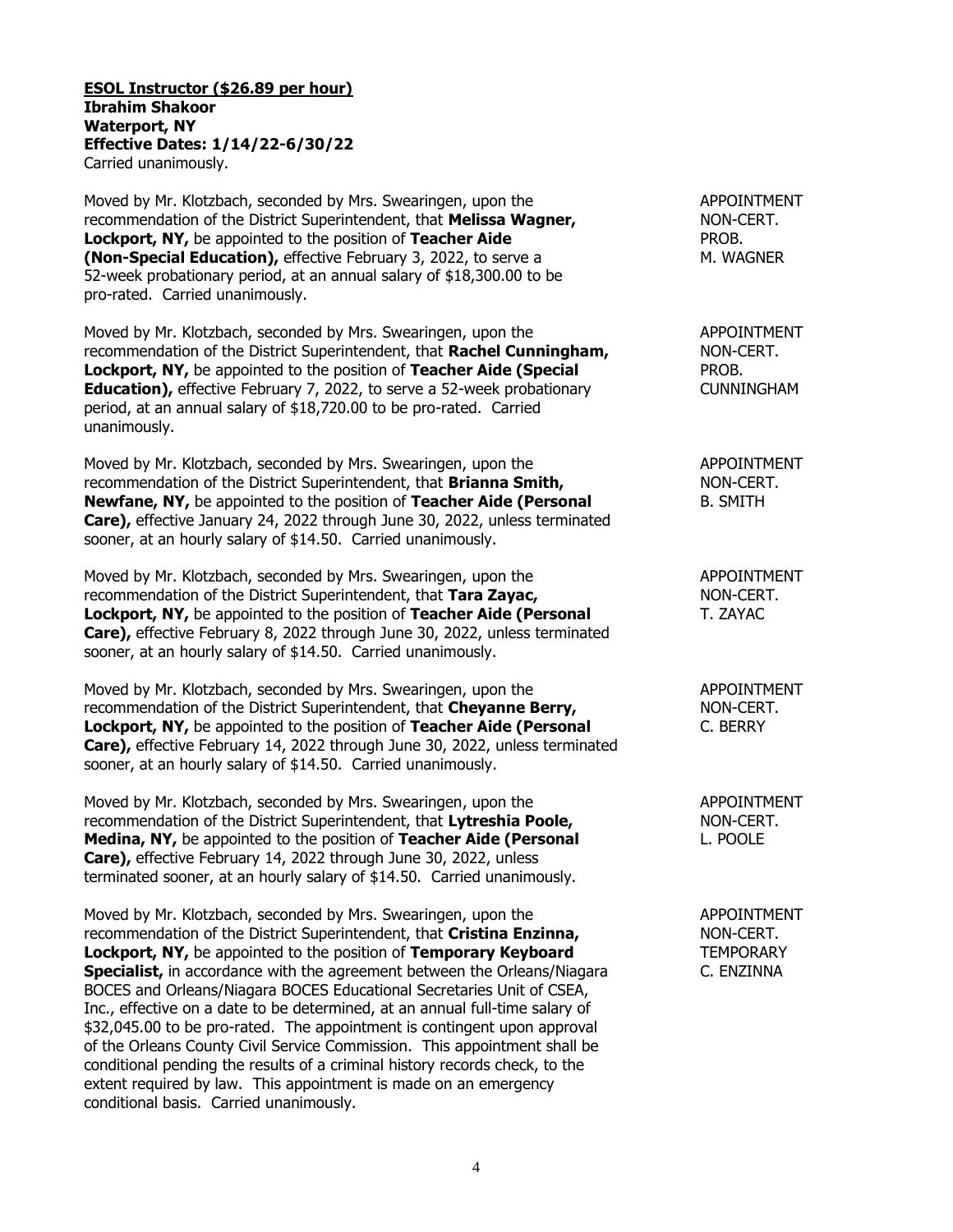Moved by Mr. Klotzbach, seconded by Mrs. Swearingen, upon the APPOINTMENT recommendation of the District Superintendent, that the following variable volunt FCR VOLUNTEER individuals are hereby appointed to serve as **Volunteer** with no compensation, on an as-needed basis, as determined by the District Superintendent, to perform services including assisting students with individual and group lessons, observing students during academic activities and other related services and activities, and/or to promote and aid BOCES programs.

# **Jessica Bloomquist Medina, NY Effective Dates: 1/10/22-5/31/22 Student at Niagara County Community College** Carried unanimously.

Moved by Mr. Klotzbach, seconded by Mrs. Swearingen, upon the APPOINTMENT recommendation of the District Superintendent, that **Mollie McDonough,** BUILDING **Lockport, NY,** be appointed, without benefits, except as required by law BASED or contract, to the position of **Building Based Substitute Teacher** SUBSTITUTE **(Non-Certified),** at a rate of \$150.00 per full day, effective February 7, TEACHER 2022 while she works in a scheduled building continuously. Employment (NONshall automatically be discontinued effective June 30, 2022, unless CERTIFIED) employment is terminated sooner. Service shall be at-will and at the MCDONOUGH pleasure of the Board of Education. This resolution shall be administered by the District Superintendent. Carried unanimously.

Moved by Mr. Bond, seconded by Mr. Klotzbach, upon the recommendation APPOINTMENT of the District Superintendent, that the following individual(s) be appointed, SUBSTITUTE without benefits, except as required by law, to the position of **Substitute** TEACHER **Teacher (Non-Certified),** effective as indicated below, with services to be (NONutilized on an as-needed basis at the discretion of the District Superintendent, CERTIFIED) at a daily rate of \$105.00. Employment shall automatically be discontinued effective June 30, 2022, unless employment is terminated sooner. Service shall be at-will and at the pleasure of the Board of Education.

## **Hanna Willard Lockport, NY Effective Date: 2/10/22** Carried unanimously.

Moved by Mr. Klotzbach , seconded by Mr. McDermott, upon the recommendation APPOINTMENT of the District Superintendent, that the following individual(s) be appointed, SUBSTITUTE without benefits, except as required by law, to the position of **Substitute** TEACHER AIDE **Teacher Aide (Non-Certified),** effective as indicated below, with services (NONto be utilized on an as-needed basis at the discretion of the District CERTIFIED) Superintendent, at a daily rate of \$84.00. Employment shall automatically be discontinued effective June 30, 2022, unless employment is terminated sooner. Service shall be at-will and at the pleasure of the Board of Education.

**Kaitlyn Carney Andrew Zuccari West Seneca, NY Sanborn, NY** Carried unanimously.

**Effective Date: 1/26/22 Effective Date: 1/31/22**

Moved by Mr. Klotzbach, seconded by Mrs. Swearingen, upon the CONFERENCE recommendation of the District Superintendent, that the following conference REQUESTS requests be approved: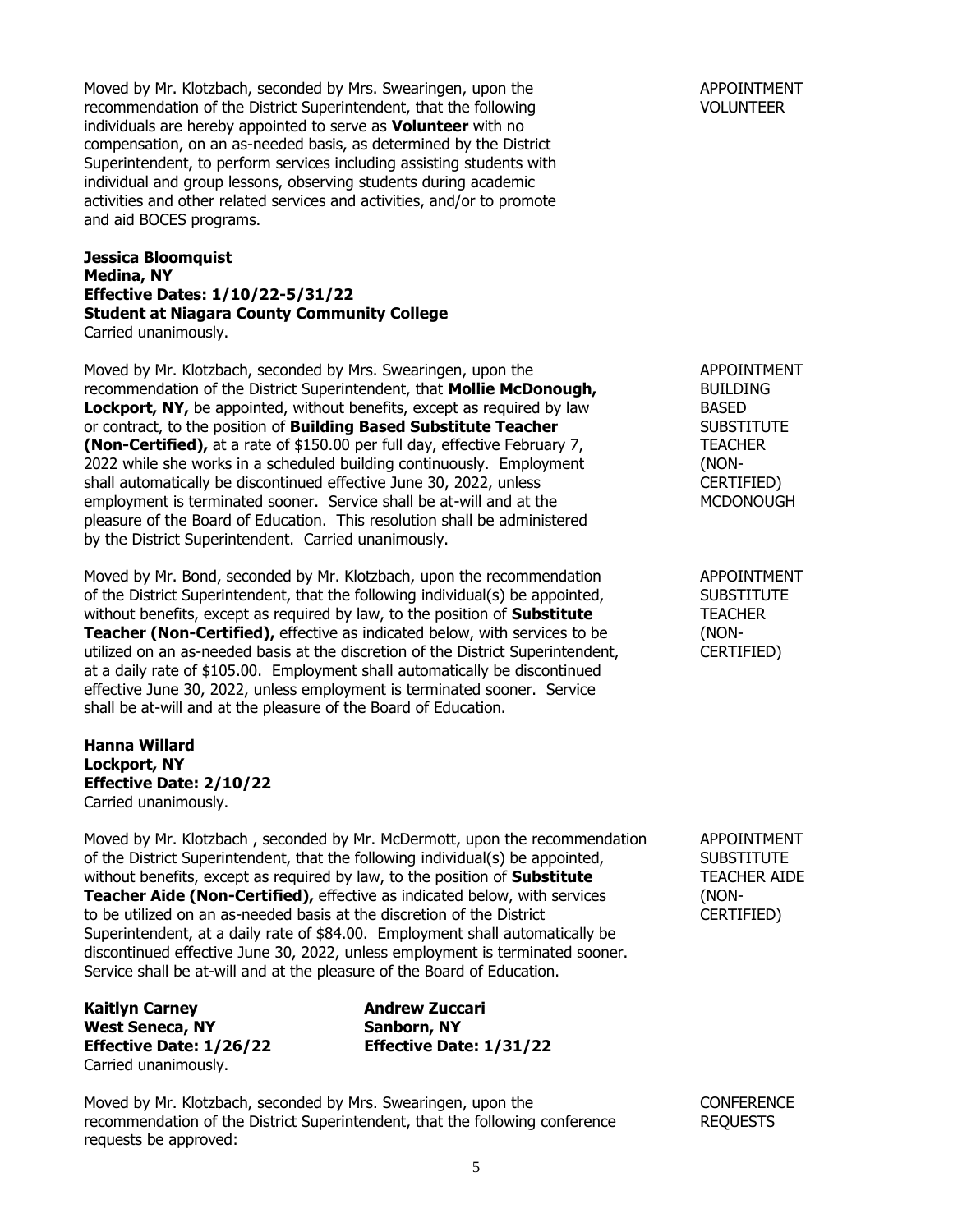- a) **Clark Godshall,** 2022 Winter Institute, Albany, NY, March 6-8, 2022. Est. cost: \$1,562.00.
- b) **Cheryl Herman,** NYS Teacher Center Spring Symposium, Albany, NY, March 8-9, 2022. Est. cost: \$339.00.
- c) **James Atzrott and Sarah Ivory,** NYS ProStart Invitational Competition, Hyde Park, NY, March 24-27, 2022. Est. cost: \$2,000.00.
- d) **Susan Francis,** Work Experience Coordinator's Association Meeting Conference, May 4-6, 2022. Est. cost: \$533.00. Carried unanimously.

Moved by Mr. Klotzbach, seconded by Mrs. Swearingen, upon the FIELD recommendation of the District Superintendent, that the following field trips TRIPS be approved:

a) 4 students and 2 adults from Orleans CTEC traveling to Hyde Park, NY, on March 24-27, 2022, for the New York State ProStart Invitational Competition at an estimated cost of \$500.00. Carried unanimously.

Moved by Mr. Klotzbach, seconded by Mr. Kropp, that the Orleans/Niagara MEMORANDUM BOCES approves the Memorandum of Agreement with the BOCES Teachers' OF AGREEMENT Association (BOCESTA), dated February 2, 2022, as submitted, regarding a WITH tuition reimbursement matter. Carried unanimously. The matter of the BOCESTA

Moved by Mr. Klotzbach, seconded by Mr. Kropp, that the Orleans/Niagara MEMORANDUM BOCES approves the Memorandum of Agreement with the BOCES Teachers' OF AGREEMENT Association (BOCESTA), dated February 2, 2022, as submitted, regarding WITH employee work schedules. Carried unanimously. The state of the settlement of the BOCESTA

Moved by Mr. Klotzbach, seconded by Mr. McDermott, upon the recommendation DISPOSAL of the District Superintendent, that the Orleans/Niagara BOCES hereby approves OF ITEMS the following items be disposed of or sold at auction:

Tubing Bender Ferrous Cold Saw CS-275 Metal Tubing Bender MP9500 Box Pan Break, Pan Floor Model Cincinnati Engine Lathe Carried unanimously.

Moved by Mr. Klotzbach, seconded by Mrs. Swearingen, upon the RESIGNATION recommendation of the District Superintendent, that the resignation of The Music Research L. DELARA **Liana DeLara, Teacher Aide (Special Education),** be accepted effective at the end of the day on February 18, 2022. Carried unanimously.

Moved by Mr. Klotzbach, seconded by Mrs. Swearingen, upon the APPOINTMENT recommendation of the District Superintendent, that **Jennifer Pries,** NON-CERT. **Niagara Falls, NY,** be appointed to the position of **Teacher Aide** PROB. **(Special Education),** effective February 10, 2022, to serve a 52-week J. PRIES probationary period, at an annual salary of \$18,300.00 to be pro-rated. This appointment shall be conditional pending the results of a criminal history records check, to the extent required by law. This appointment is made on an emergency conditional basis. Carried unanimously.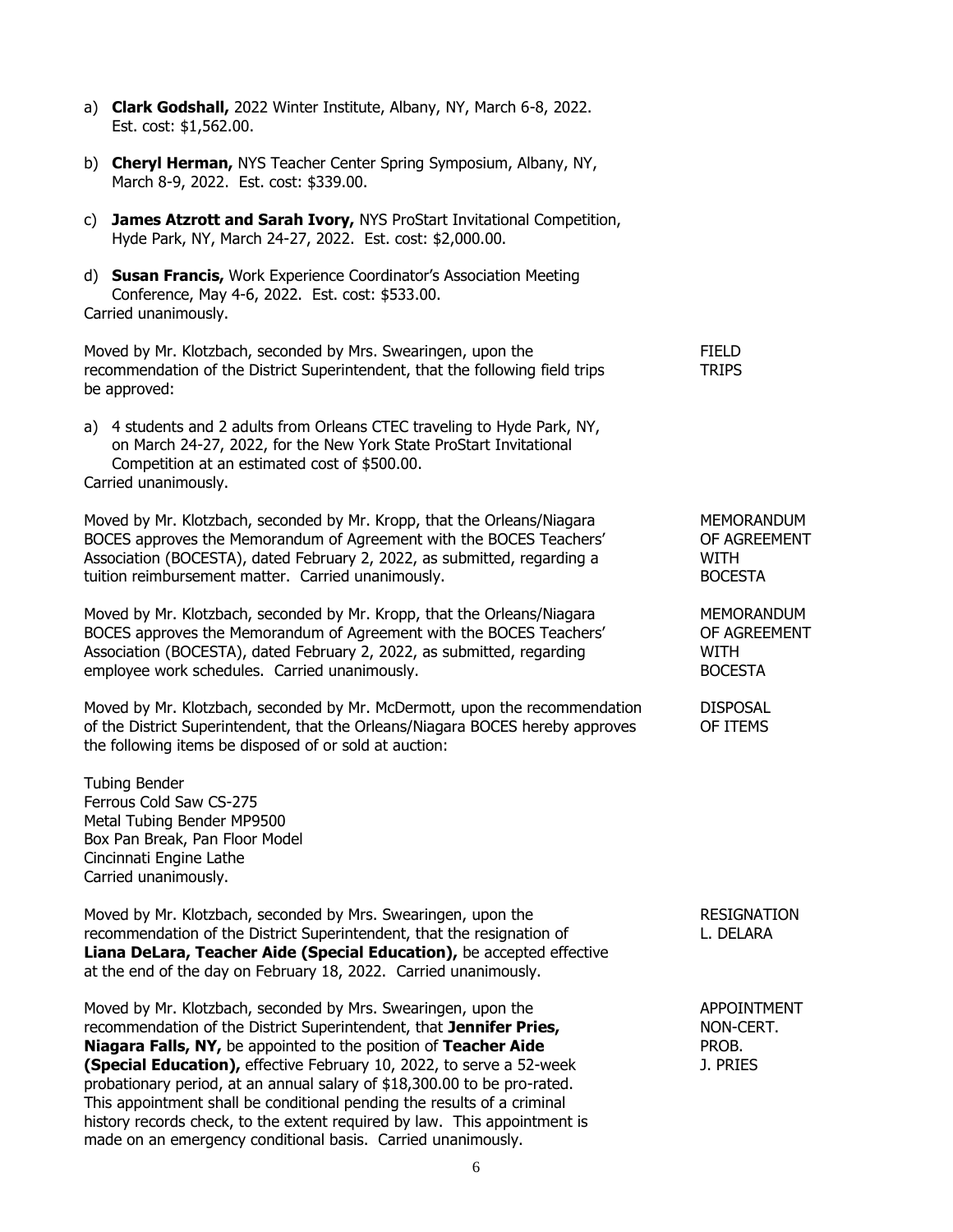Moved by Mr. Klotzbach, seconded by Mrs. Swearingen, upon the APPOINTMENT recommendation of the District Superintendent, that the following VOLUNTEER individuals are hereby appointed to serve as **Volunteer** with no compensation, on an as-needed basis, as determined by the District Superintendent, to perform services including assisting students with individual and group lessons, observing students during academic activities and other related services and activities, and/or to promote and aid BOCES programs.

**Amanda DiFlorio Burt, NY Effective Dates: 2/1/22-5/31/22 SUNY at Buffalo** Carried unanimously.

Moved by Mr. Klotzbach, seconded by Mrs. Swearingen, upon the APPOINTMENT recommendation of the District Superintendent, that the following SUBSTITUTE individual(s) be appointed, without benefits, except as required by TEACHER AIDE law, to the position of **Substitute Teacher Aide (Non-Certified),** (NONeffective as indicated below, with services to be utilized on an as- CERTIFIED) needed basis at the discretion of the District Superintendent, at a daily rate of \$84.00. Employment shall automatically be discontinued effective June 30, 2022, unless employment is terminated sooner. Service shall be at-will and at the pleasure of the Board of Education.

**Hanna Willard Lockport, NY Effective: 2/10/22** Carried unanimously.

Moved by Mr. Klotzbach, seconded by Mr. McDermott, upon the RESIGNATION recommendation of the District Superintendent, that the resignation L. CROCKER of **Lena Crocker, School Social Worker,** be accepted effective at the end of the day on March 4, 2022. Carried unanimously.

Moved by Mr. Klotzbach, seconded by Mr. McDermott, upon the RESIGNATION recommendation of the District Superintendent, that the resignation MAHAR PRICE of **Rebecca Mahar Price, Practical Nursing Teacher,** be accepted effective at the end of the day on February 23, 2022. Carried unanimously.

Moved by Mr. Klotzbach, seconded by Mr. Kropp, upon the recommendation RESIGNATION of the District Superintendent, that the resignation of **Tara Zayac, Teacher** T. ZAYAC **Aide (Personal Care),** be accepted effective February 9, 2022. Carried unanimously.

Mr. Bond said that Brandi Silsby has been appointed to the Royalton-Hartland BOARD CSD board of education due to the resignation of the board president. Mr. MEMBER Grabowski said Medina CSD teacher Todd Eick was a finalist for the Nationwide COMMENTS Golden Owl award for the second consecutive year. Mr. Eick received \$500 to spend on his program. Mr. Grabowski said that Bill Rakonczay's advanced manufacturing engineering program received the donation of a Haas machine.

Moved by Mr. Klotzbach, seconded by Mrs. Woodside, to adjourn the meeting ADJOURNMENT at 8:20 p.m. Carried unanimously.